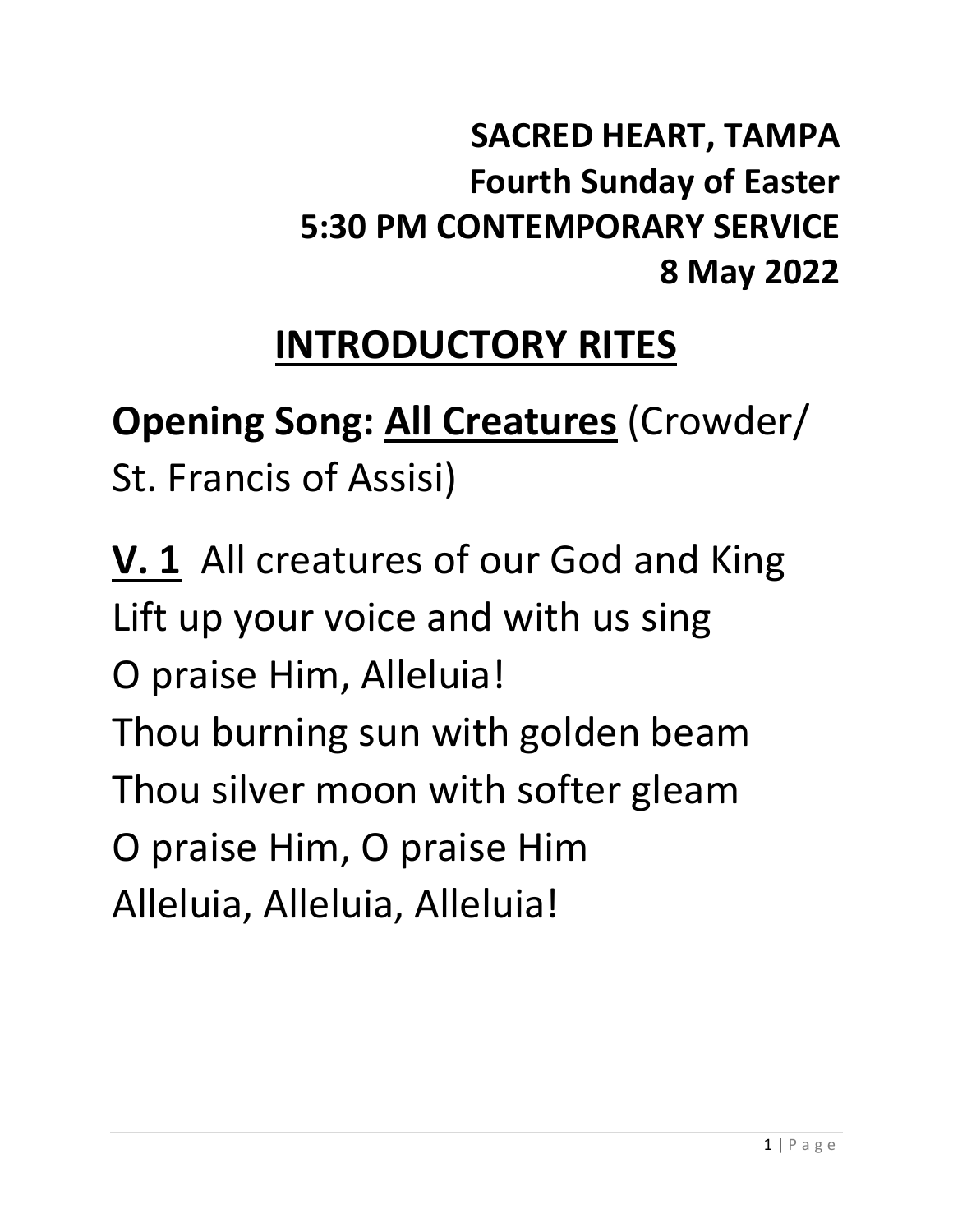**V. 2** Thou rushing wind that art so strong Ye clouds that sail in Heav'n along O praise Him, Alleluia! Thou rising moon in praise rejoice Ye lights of evening find a voice O praise Him, O praise Him Alleluia, Alleluia, Alleluia!

**V. 3** Let all things their Creator bless And worship Him in humbleness O praise Him, Alleluia! Praise, praise the Father, praise the Son And praise the Spirit three in One O praise Him, O praise Him Alleluia, Alleluia, Alleluia!

*Brent Milligan |David Crowder|St. Francis of Assisi|William Henry Draper © Words: Public Domain Music: 2002 Sixsteps Music(Admin by EMI Christian Music Publishing) All rights reserved*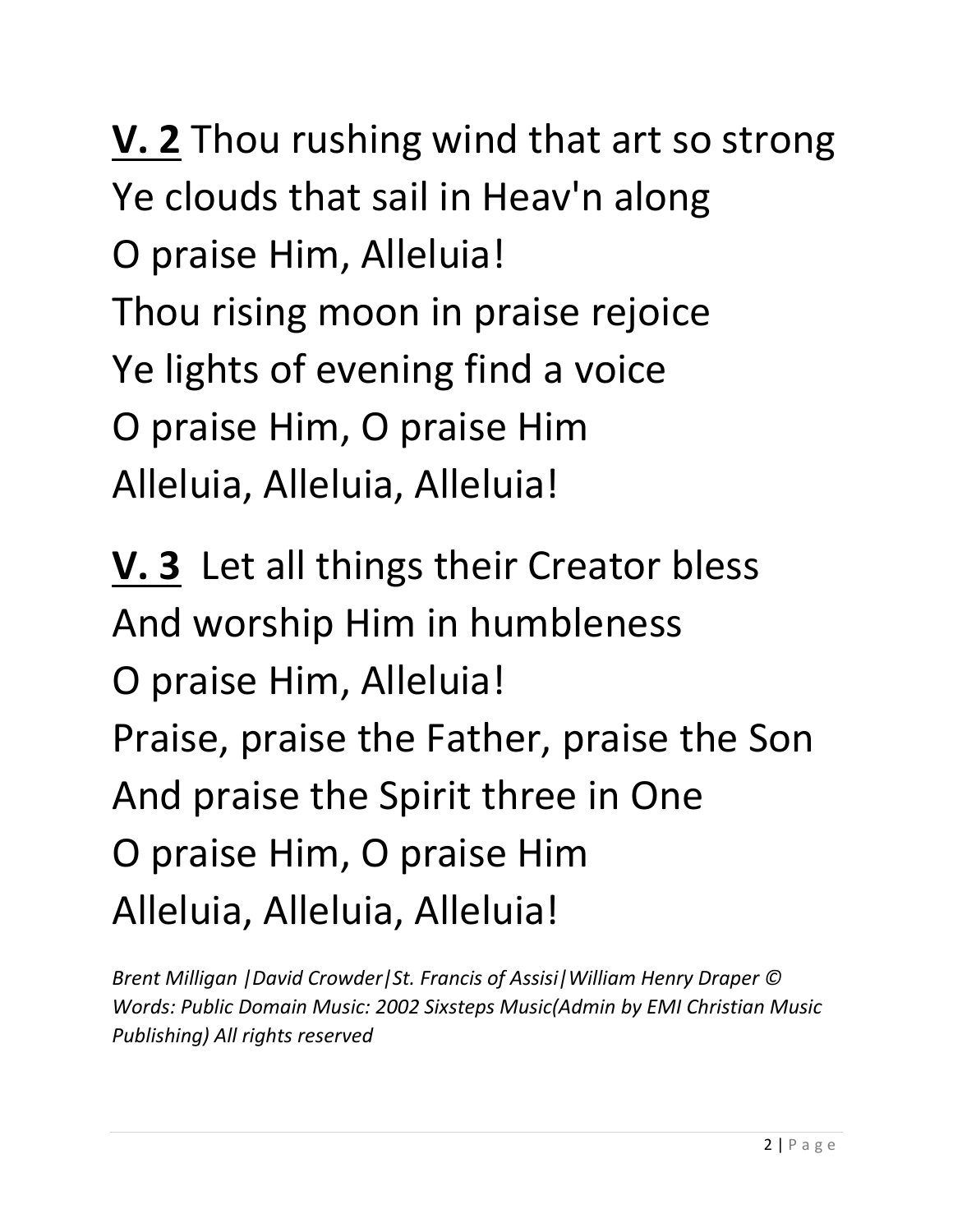*Glory to God:* **Mass of a Joyful Heart** (Angrisano)

## **Glory to God in the highest, and on earth, peace to people of good will!**

We praise you, we bless you, We adore you, we glorify you, We give you thanks for your great glory. Lord God, heavenly King, O God almighty Father.

**Glory to God in the highest, and on earth, peace to people of good will!**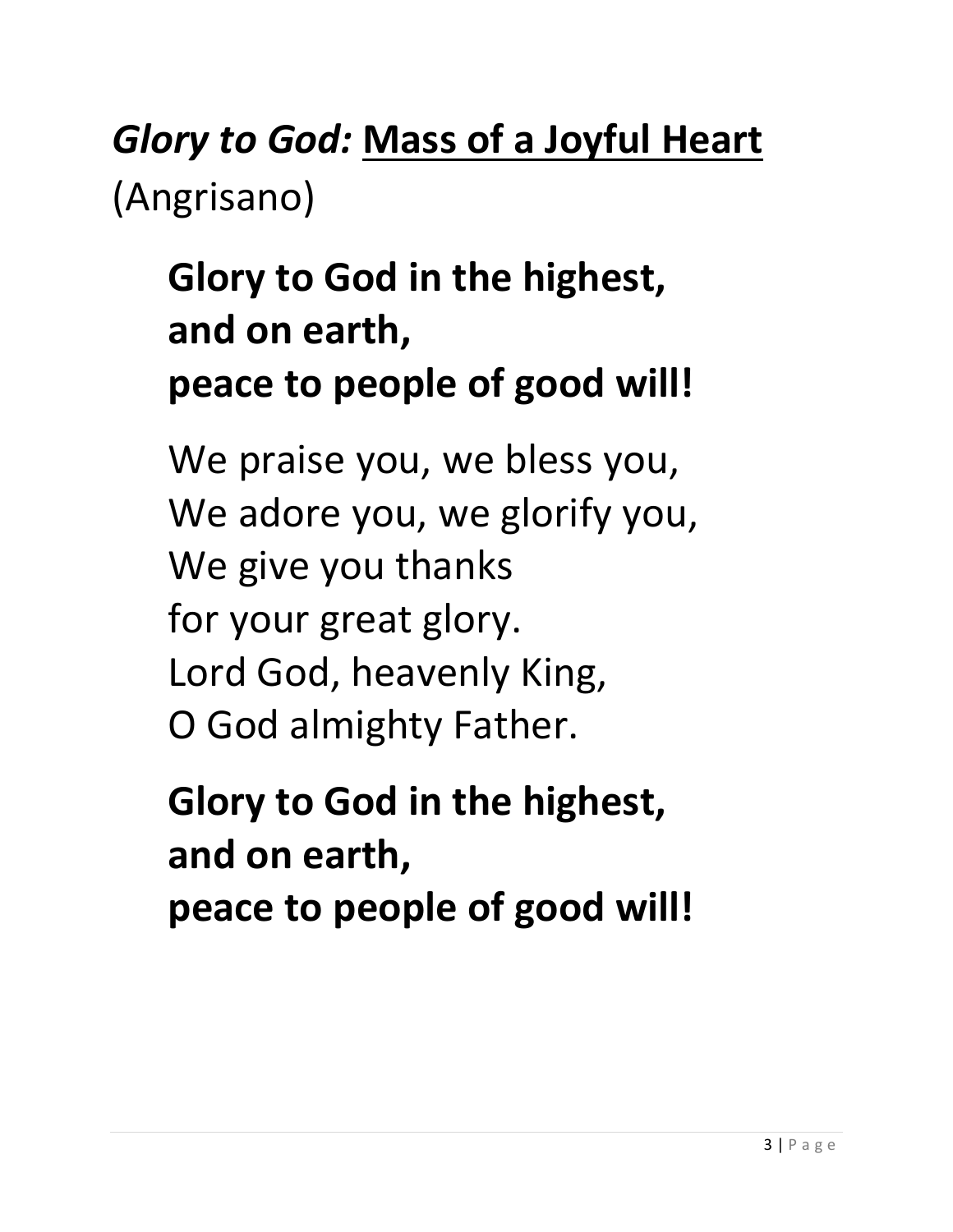Lord Jesus Christ, Only Begotten Son, Lord God, Lamb of God, Son of the Father, You take away the sins of the world, have mercy on us; You take away the sins of the world, receive our prayer; You are seated at the right hand of the Father, have mercy on us.

# **Glory to God in the highest, and on earth,**

### **peace to people of good will!**

For you alone are the Holy One, you alone are the Lord, You alone are the Most High, Jesus Christ, With the Holy Spirit, in the glory of God the Father.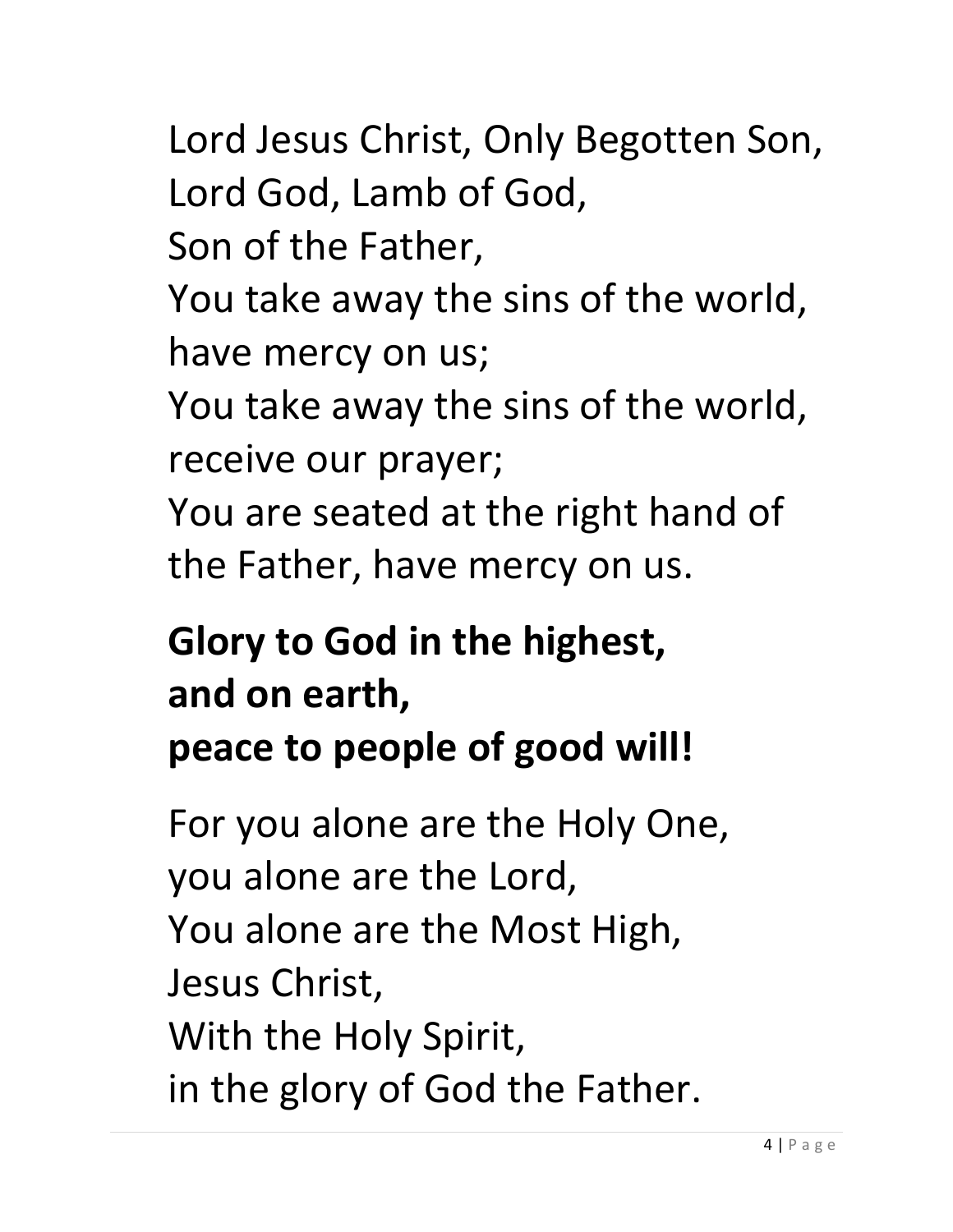## **Glory to God in the highest, and on earth, peace to people of good will! A-A-AMEN!**

### **LITURGY OF THE WORD**

#### **First Reading:** Acts 13:14, 43-52

Paul and Barnabas continued on from Perga and reached Antioch in Pisidia. On the sabbath they entered the synagogue and took their seats. Many Jews and worshipers who were converts to Judaism followed Paul and Barnabas, who spoke to them and urged them to remain faithful to the grace of God.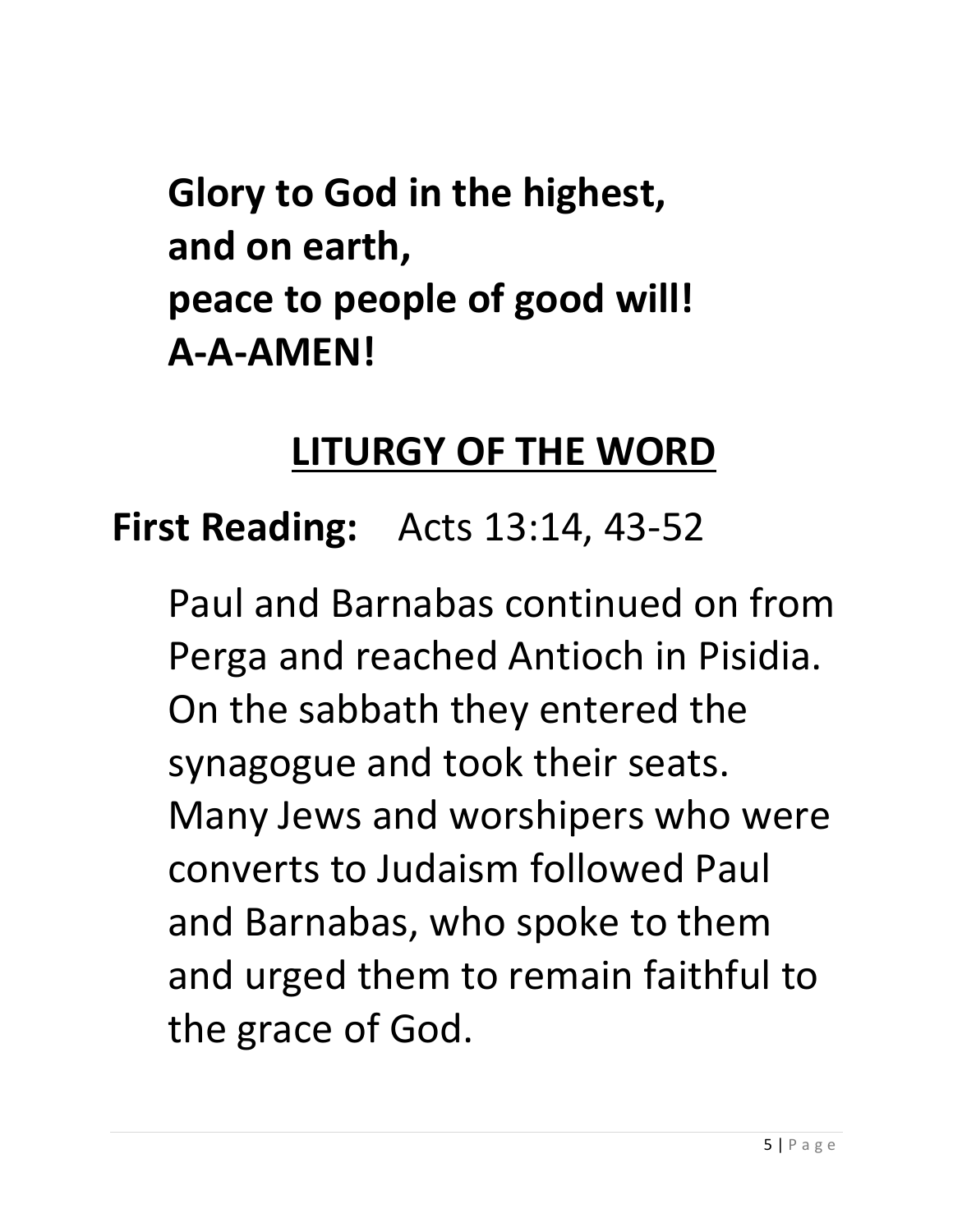On the following sabbath almost the whole city gathered to hear the word of the Lord. When the Jews saw the crowds, they were filled with jealousy and with violent abuse contradicted what Paul said. Both Paul and Barnabas spoke out boldly and said, "It was necessary that the word of God be spoken to you first, but since you reject it and condemn yourselves as unworthy of eternal life, we now turn to the Gentiles. For so the Lord has commanded us, I have made you a light to the Gentiles, that you may be an instrument of salvation to the ends of the earth." The Gentiles were delighted when they heard this and

glorified the word of the Lord.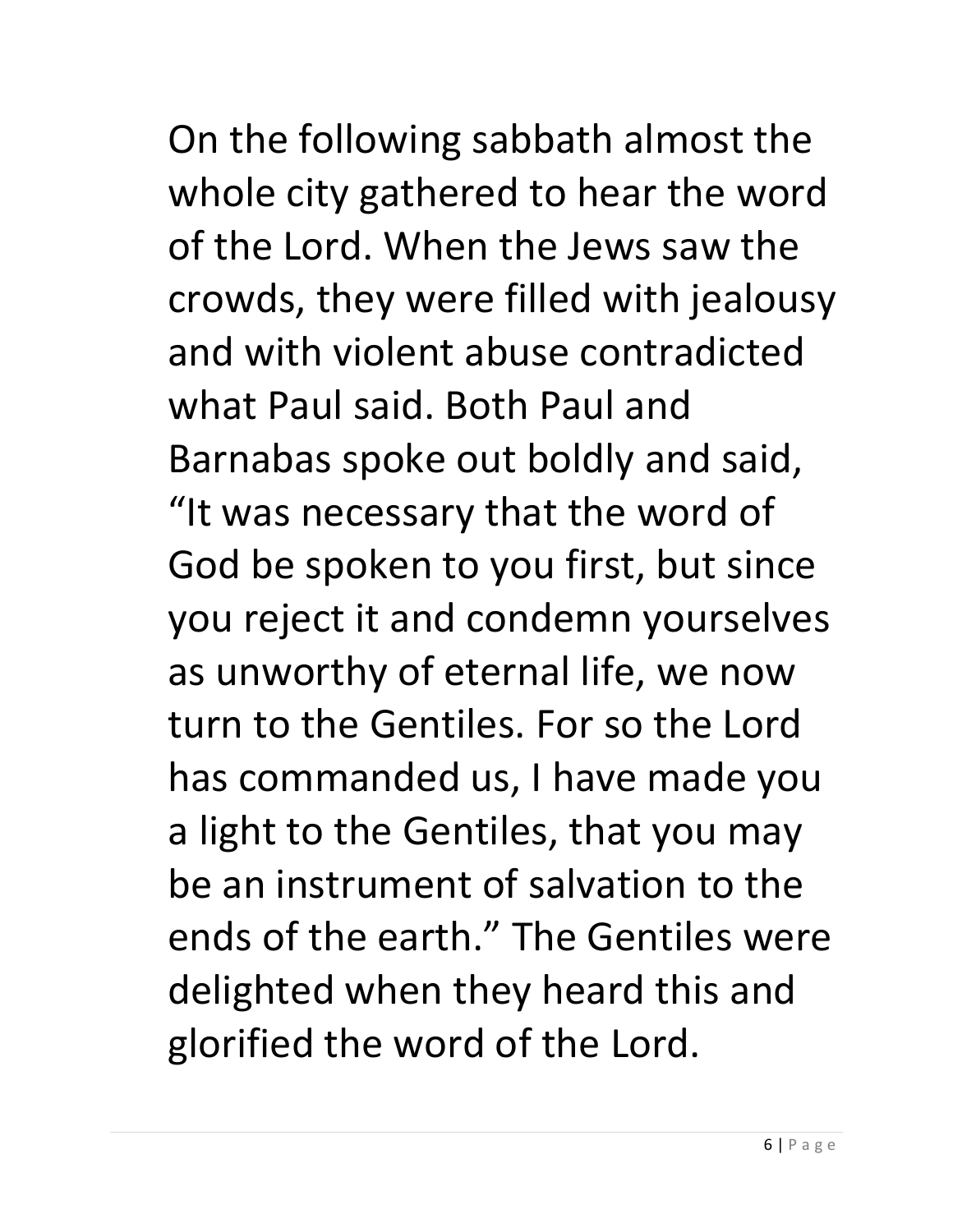All who were destined for eternal life came to believe, and the word of the Lord continued to spread through the whole region. The Jews, however, incited the women of prominence who were worshipers and the leading men of the city, stirred up persecution against Paul and Barnabas, and expelled them from their territory. So they shook the dust from their feet in protest against them, and went to Iconium. The disciples were filled with joy and the Holy Spirit.

The Word of the Lord **Thanks be to God!**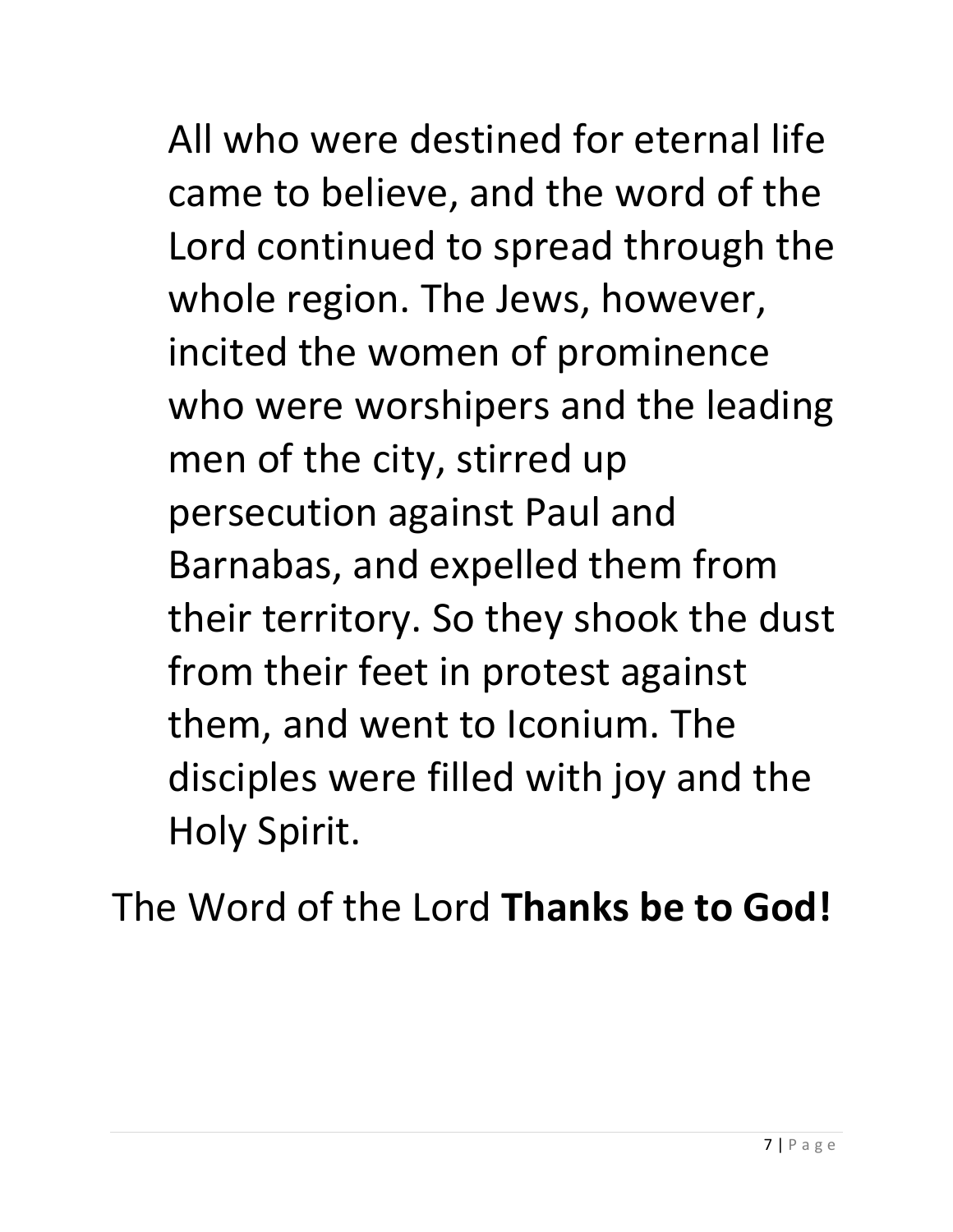### **Responsorial Psalm – Psalm 118**

*(Common Psalm for Easter)*

## **This is the day! This is the day! This is the day that the Lord has made! Let us rejoice! Let us rejoice! Let us rejoice and be glad!**

*Music: © 1994 Bobby Fisher Published by OCP, All Rights Reserved*

#### **Second Reading:** Rev 7:9, 14b-17

I, John, had a vision of a great multitude, which no one could count, from every nation, race, people, and tongue. They stood before the throne and before the Lamb, wearing white robes and holding palm branches in their hands.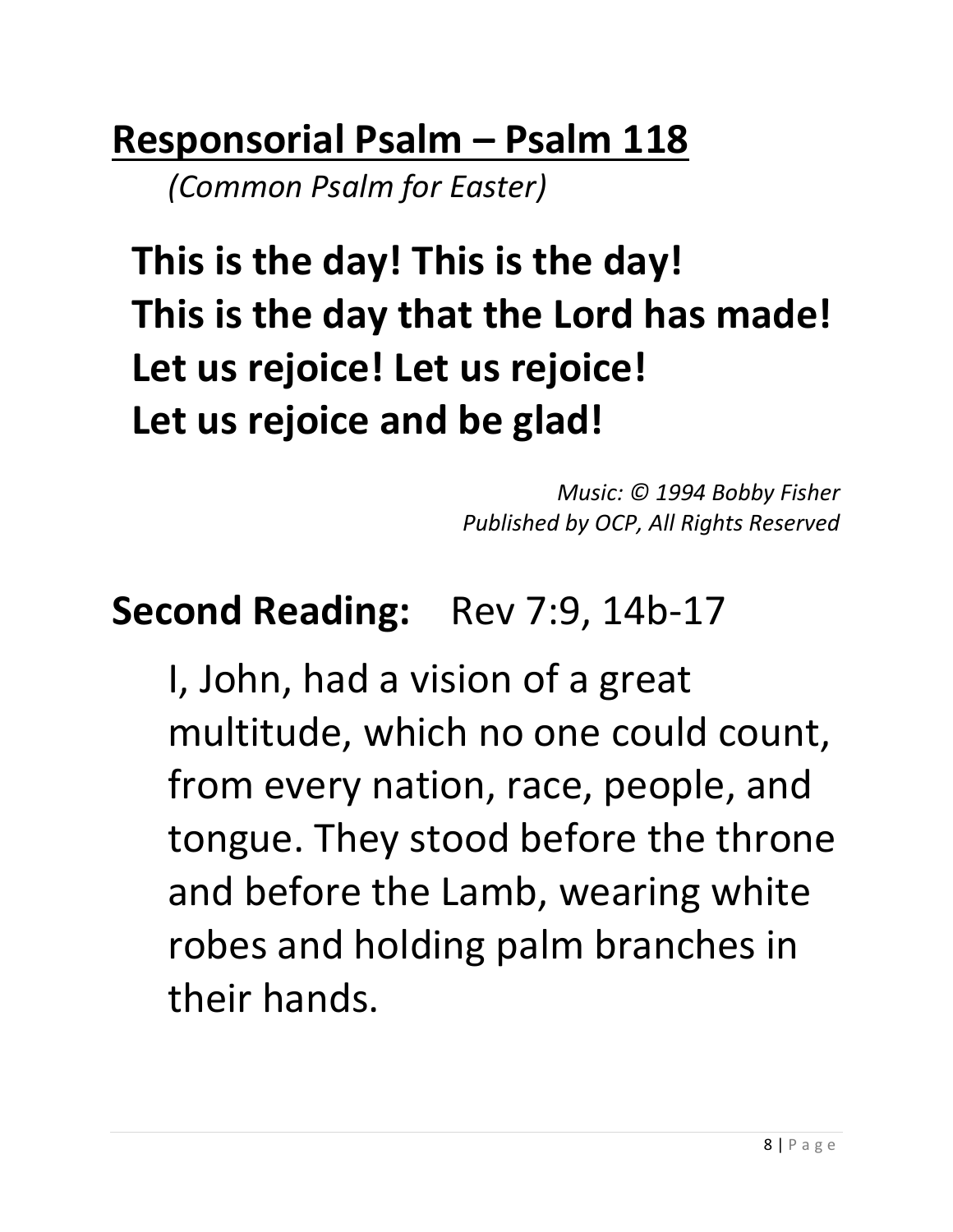Then one of the elders said to me, "These are the ones who have survived the time of great distress; they have washed their robes and made them white in the blood of the Lamb. "For this reason they stand before God's throne and worship him day and night in his temple. The one who sits on the throne will shelter them. They will not hunger or thirst anymore, nor will the sun or any heat strike them. For the Lamb who is in the center of the throne will shepherd them and lead them to springs of life-giving water, and God will wipe away every tear from their eyes."

The Word of the Lord **Thanks be to God!**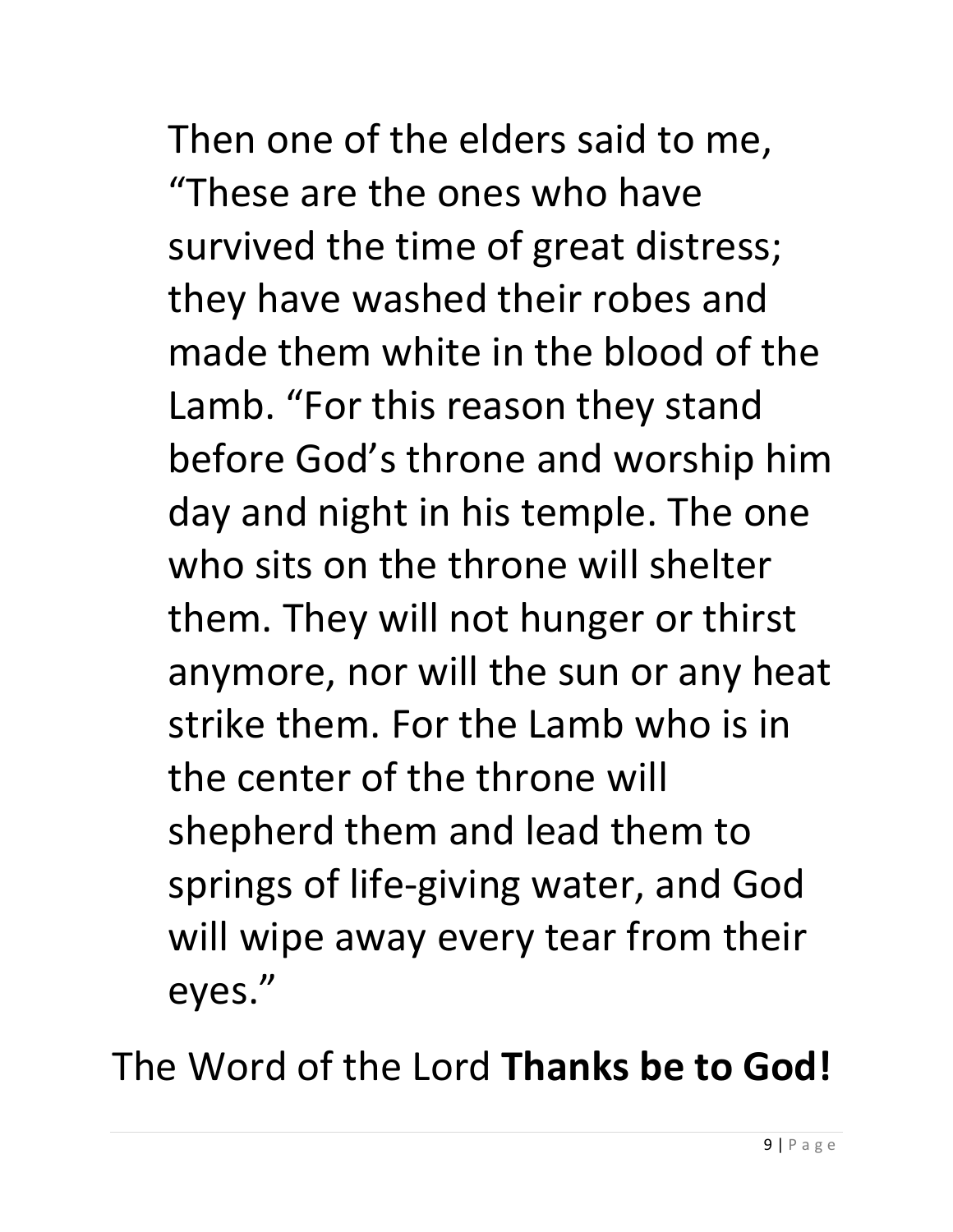*Gospel Greeting:* **Everybody Sing Alleluia** (Melendez)

**Everybody sing alleluia! Everybody praise His name! Everybody sing alleluia! Praise His name today!**

#### **Verse 1:**

I was walking in the dark And could not see the light. Jesus came into my life, And made everything alright!

**Everybody sing alleluia! Everybody praise His name! Everybody sing alleluia! Praise His name today!**

> *Tony Melendez & Augie Leak © 1997 spiritandsong.com All Rights Reserved*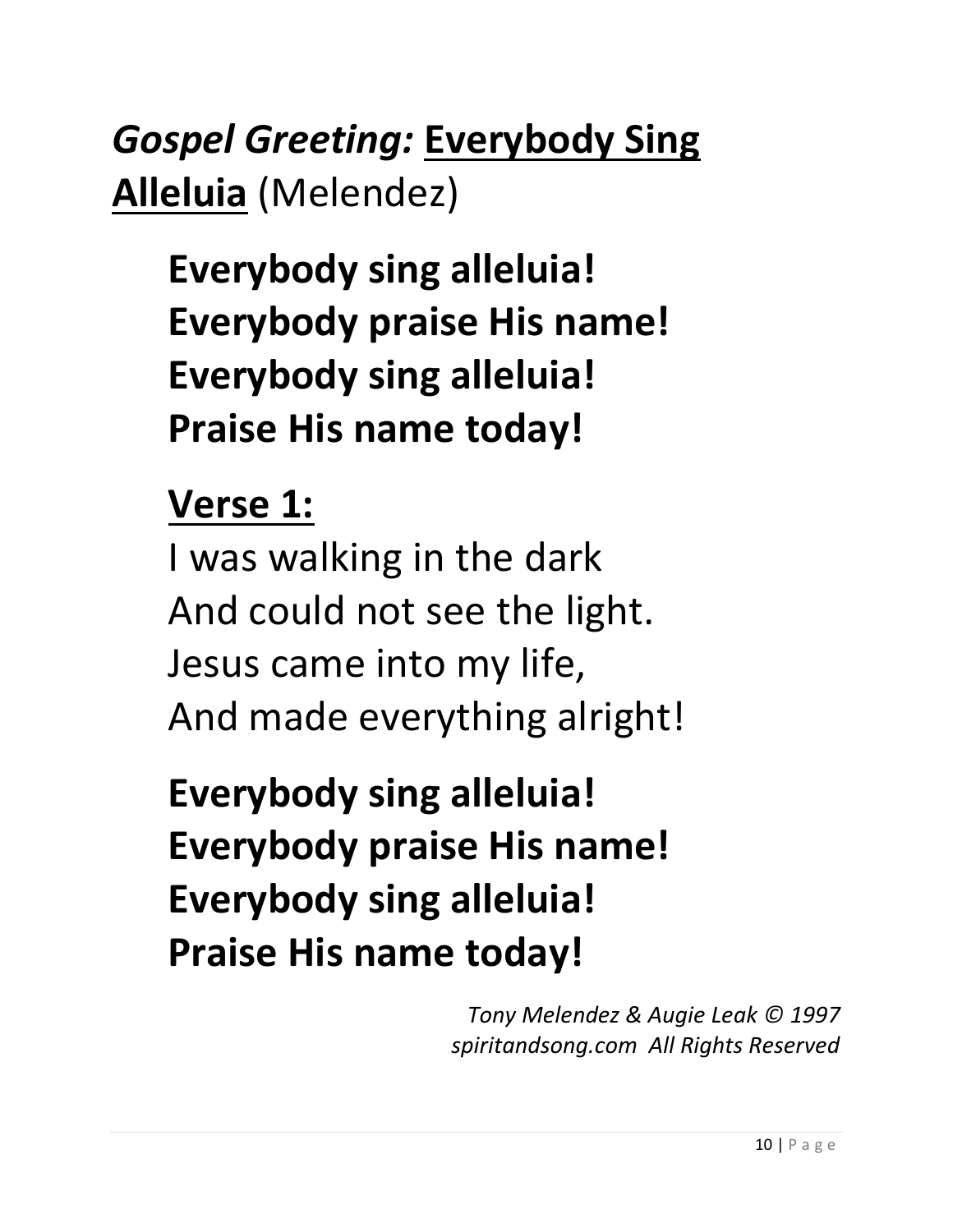### **Gospel**: Jn 10:27-30

Jesus said: "My sheep hear my voice; I know them, and they follow me. I give them eternal life, and they shall never perish. No one can take them out of my hand. My Father, who has given them to me, is greater than all, and no one can take them out of the Father's hand. The Father and I are one."

### The Gospel of the Lord **Praise to You Lord Jesus Christ**

**Homily**

#### **Creed**

#### **Universal Prayer**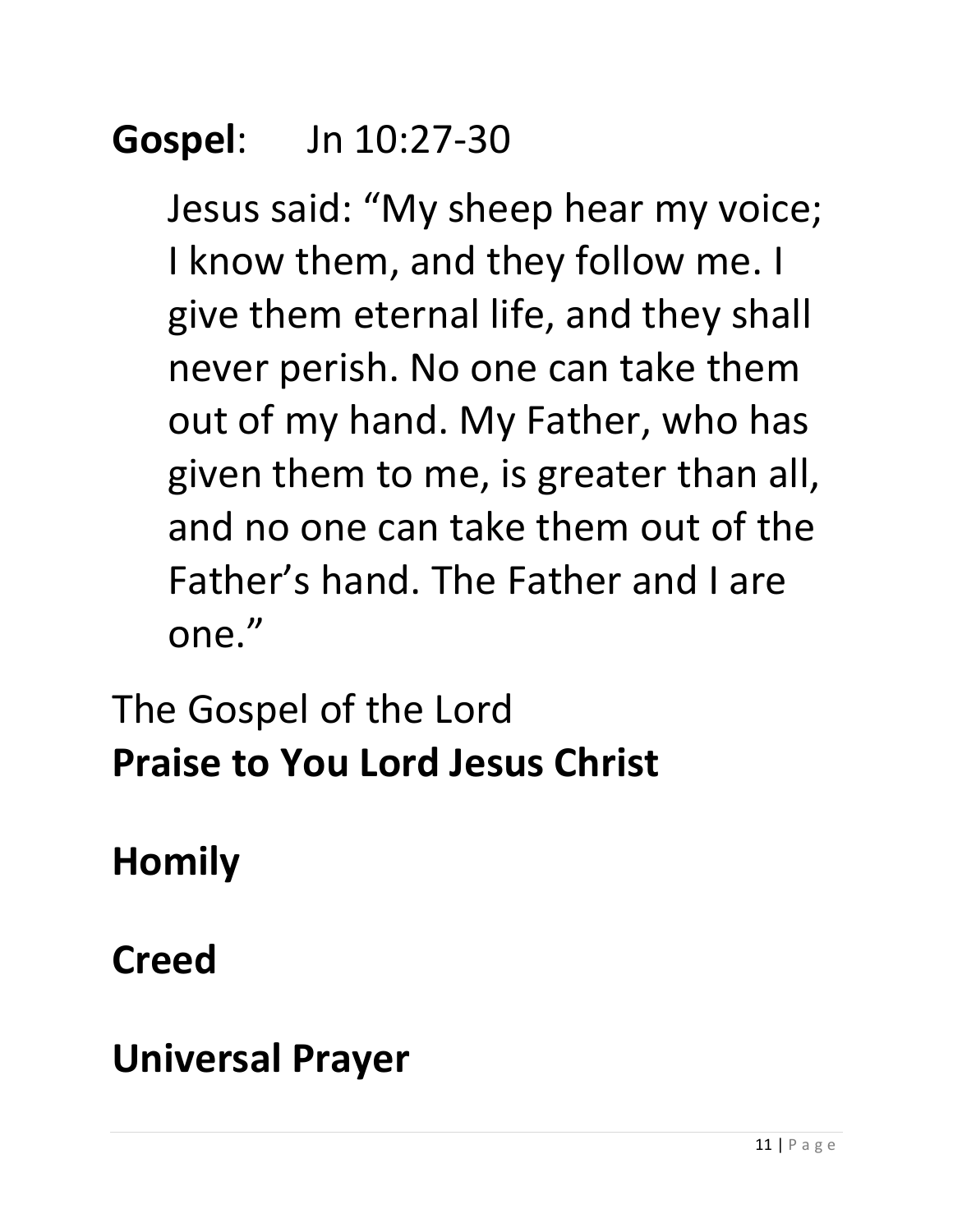### **LITURGY OF THE EUCHARIST**

### *Preparation of Gifts & Altar*:**King of Love** (I am They)

**V.1** The King of Love my Shepherd is, Whose goodness faileth never. I nothing lack if I am His. And He is mine forever, And He is mine forever!

**V.2** Where streams of living water flow, My ransomed soul He leadeth. And where the verdant pastures grow, With food celestial feedeth!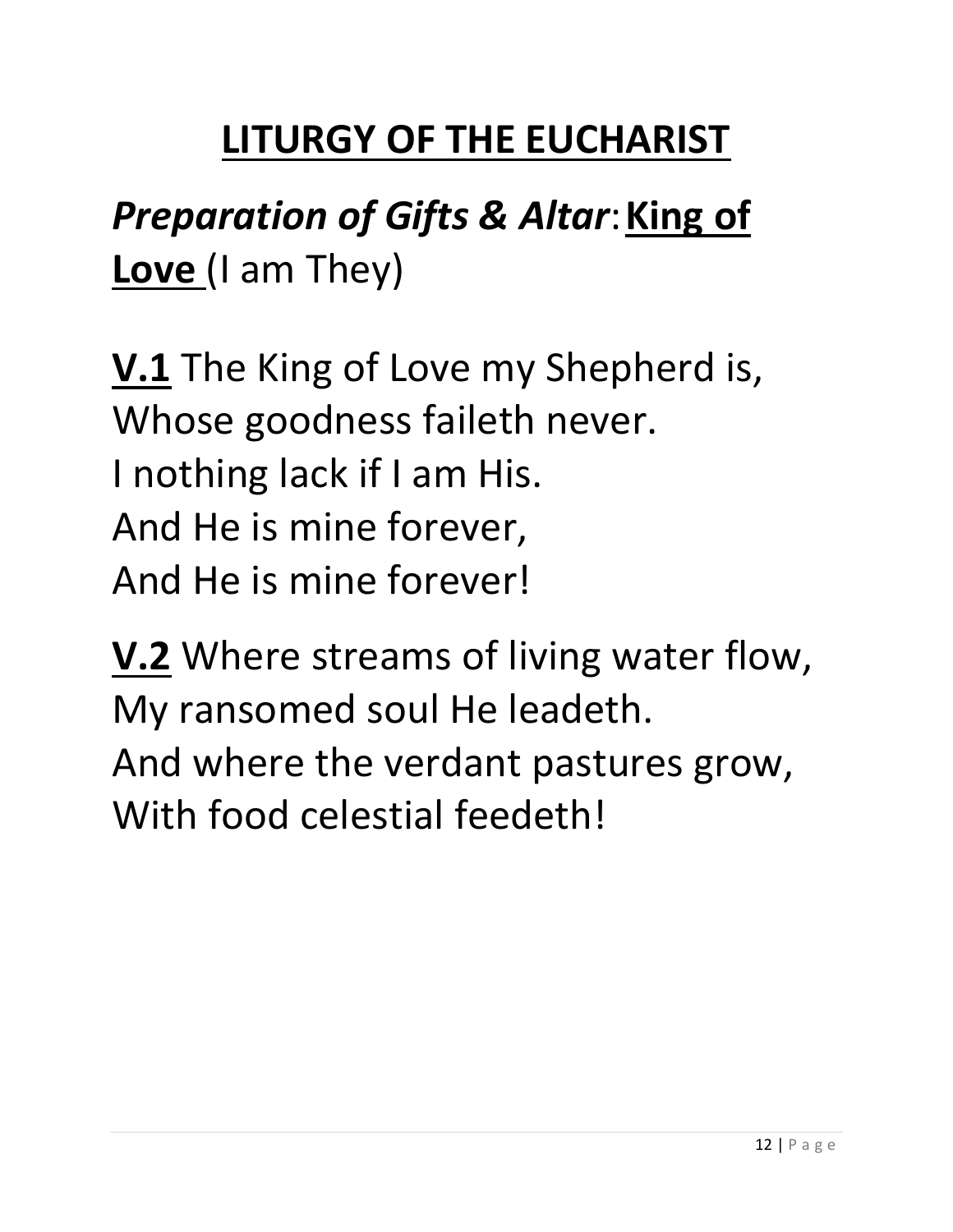### **Chorus:**

Never failing, Ruler of my heart! Everlasting, Lover of my soul! On the mountain high, or in the valley low, The King of Love my Shepherd is, The King of Love my Shepherd is!

**V.3** Lost and foolish off I strayed But yet in love He sought me And on His shoulder gently laid And home rejoicing brought me.

**V.4** In death's dark veil I fear no ill, With Thee dear Lord beside me. Thy rod and staff my comfort still, Thy cross before to guide me!

### **Bridge:**

O-o-o-oh, Hallelujah, Hallelujah! O-o-o-oh, Hallelujah, Hallelujah!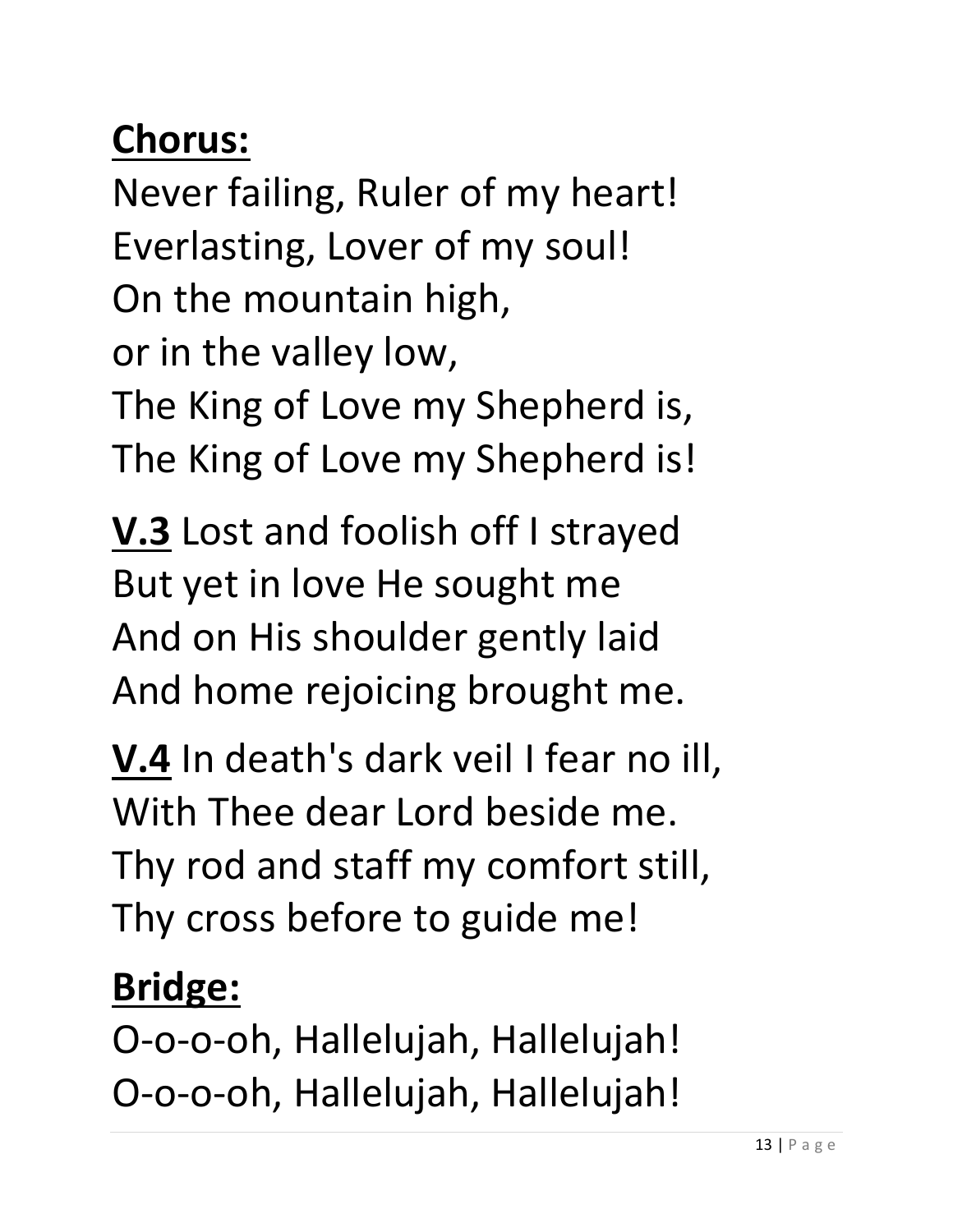### **Chorus:**

Never failing, Ruler of my heart! Everlasting, Lover of my soul! On the mountain high or in the valley low, The King of Love my Shepherd is, The King of Love my Shepherd is!

**V.5** And so through all the length of days Thy goodness faileth never Good Shepherd may I sing Your praise Within Your house forever. Within Your house forever!

*Adam Palmer | Jonathan Smith | Matthew Hein | Stephanie Kulla | Stuart Garrard © 2013 All Essential Music (Admin. by Essential Music Publishing LLC) Be Essential Songs (Admin. by Essential Music Publishing LLC) I Am "They" Publishing (Admin. by Essential Music Publishing LLC) Jingram Music Publishing (Admin. by Essential Music Publishing LLC) So Essential Tunes (Admin. by Essential Music Publishing LLC) Stugio Music Publishing (Admin. by Essential Music Publishing LLC). All rights reserved.*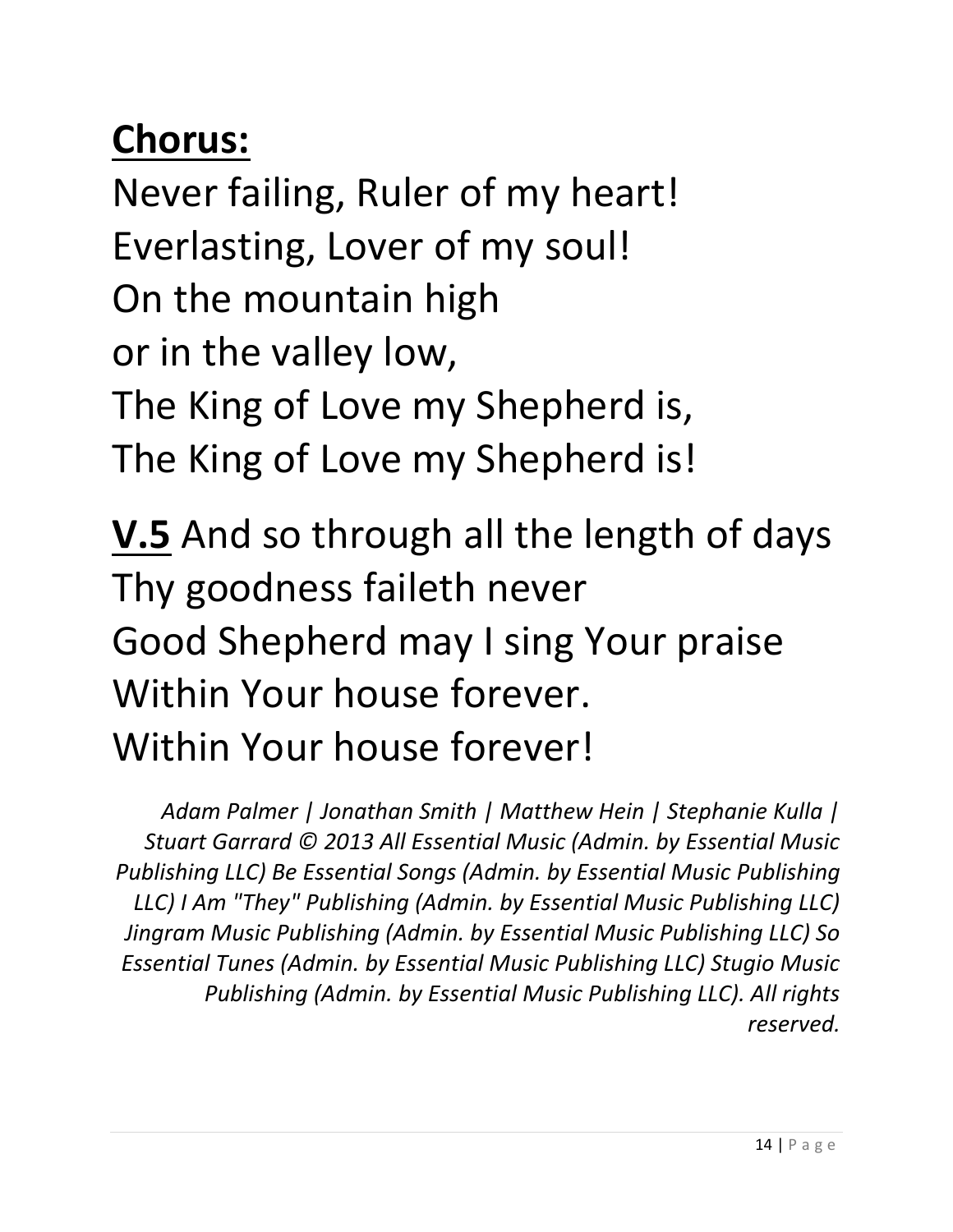### *Eucharistic Acclamations:*

### **Mass of a Joyful Heart** (Angrisano)

Holy, Holy – Save Us Savior – Amen

#### **COMMUNION RITE**

**Our Father**

*Lamb of God:* **Mass of a Joyful Heart** (Angrisano)

*Communion Song 1* **– Here's My Heart** *(Tomlin | Ingram | Giglio)*

#### **Chorus 1:**

Here's my heart Lord Here's my heart Lord Here's my heart Lord Speak what is true!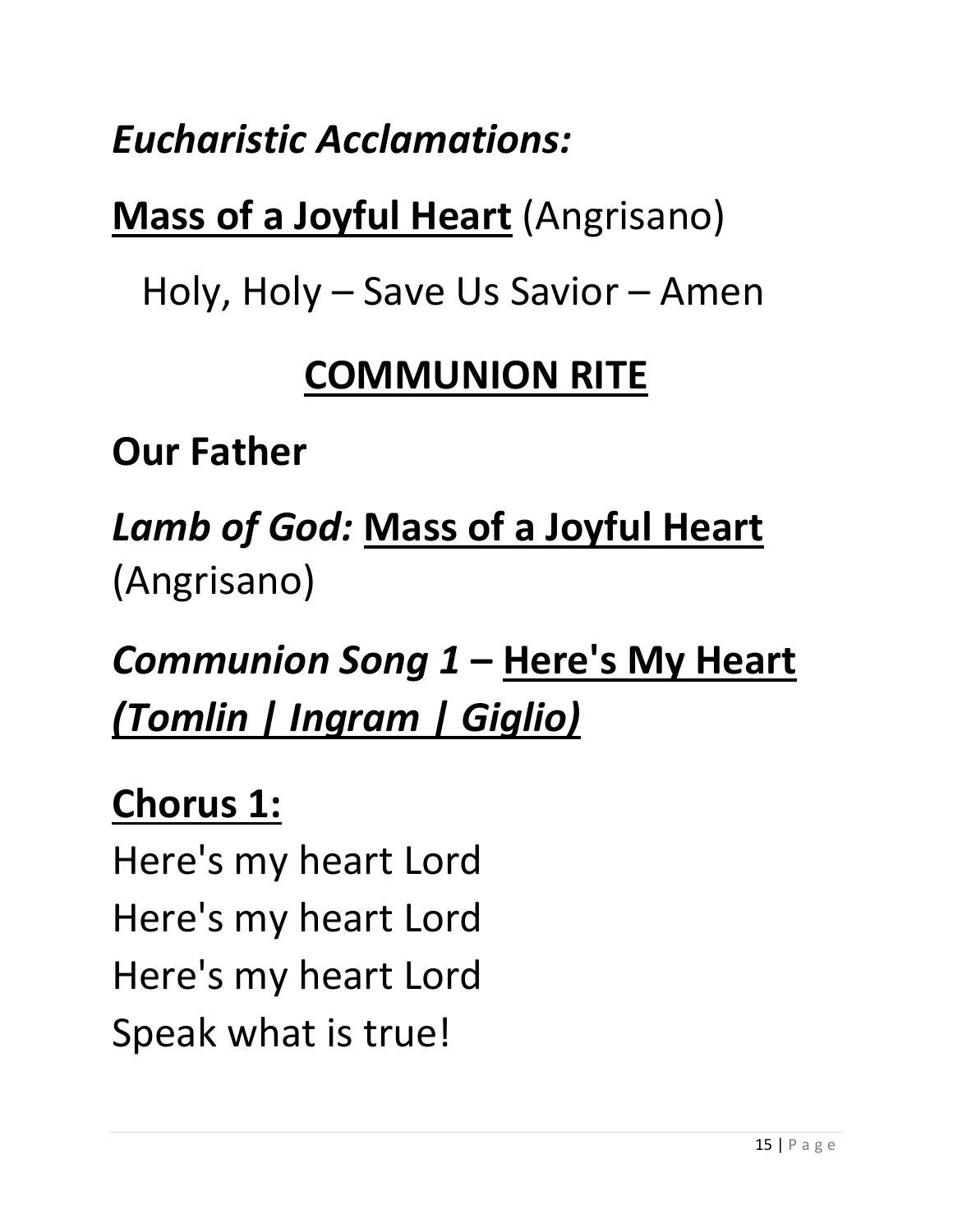**V.1** 'Cause I am found, I am Yours I am loved, I'm made pure I have life, I can breathe I am healed, I am free!

**V.2** 'Cause You are strong, You are sure You are life, You endure You are good, always true You are light, breaking through!

#### **Chorus 2:**

Here's my life Lord Here's my life Lord Here's my life Lord Speak what is true Speak what is true Speak what is true

*Chris Tomlin | Jason Ingram | Louie Giglio © S. D. G. Publishing (Admin. by Capitol CMG Publishing) sixsteps Music (Admin. by Capitol CMG Publishing) sixsteps Songs (Admin. by Capitol CMG Publishing) Worship Together Music (Admin. by Capitol CMG Publishing) worshiptogether.com songs (Admin. by Capitol CMG Publishing) Open Hands Music (Admin. by Essential Music Publishing LLC) So Essential Tunes (Admin. by Essential Music Publishing LLC)*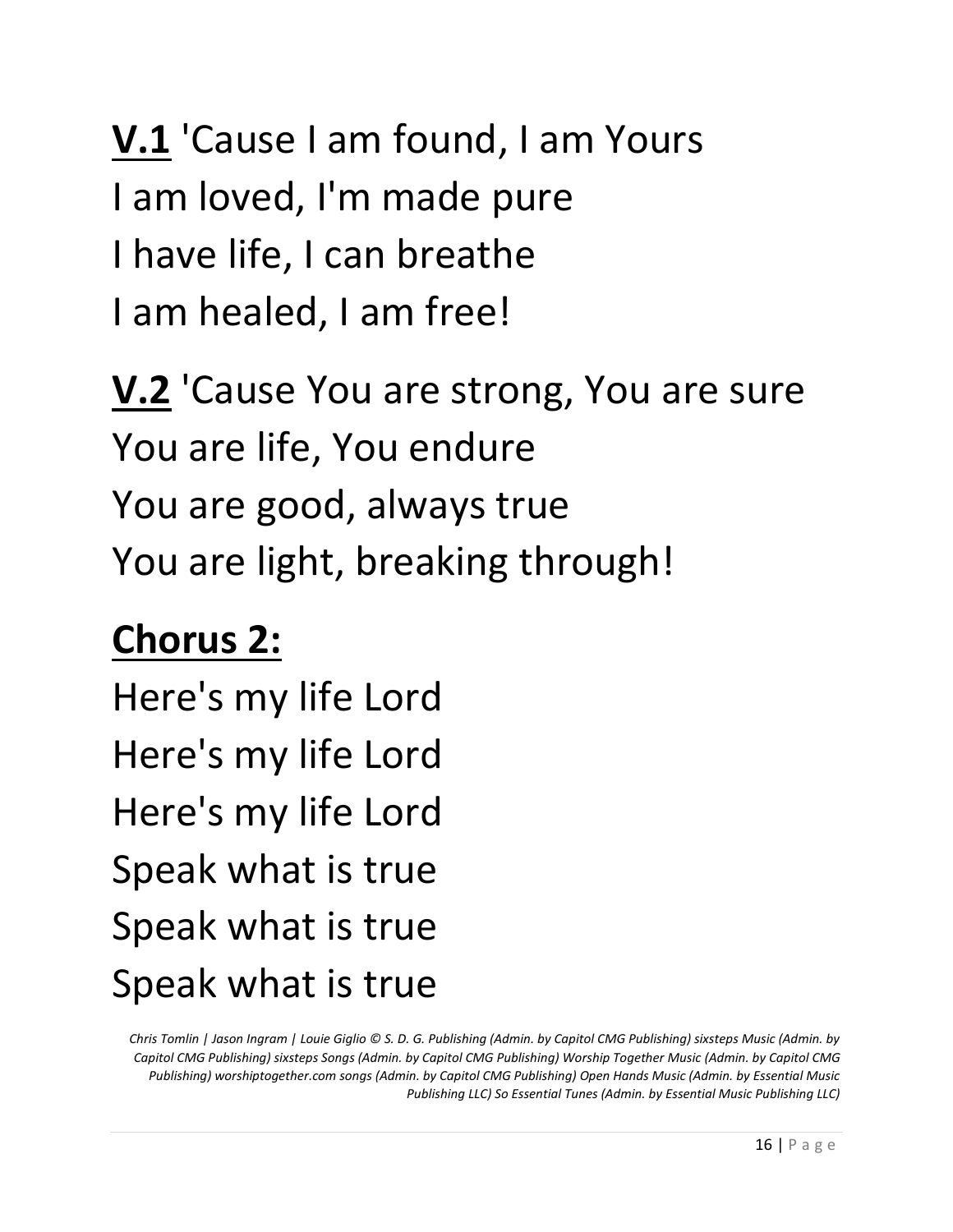## *Communion Song 2*: **Shout to the Lord (Zschech)**

**V.1** My Jesus, my Saviour Lord there is none like You All of my days, I want to praise The wonders of Your mighty love My comfort, my shelter Tower of refuge and strength Let every breath, all that I am Never cease to worship You

#### **Chorus:**

Shout to the Lord all the earth let us sing Power and majesty, praise to the King Mountains bow down and the seas will roar At the sound, of Your name!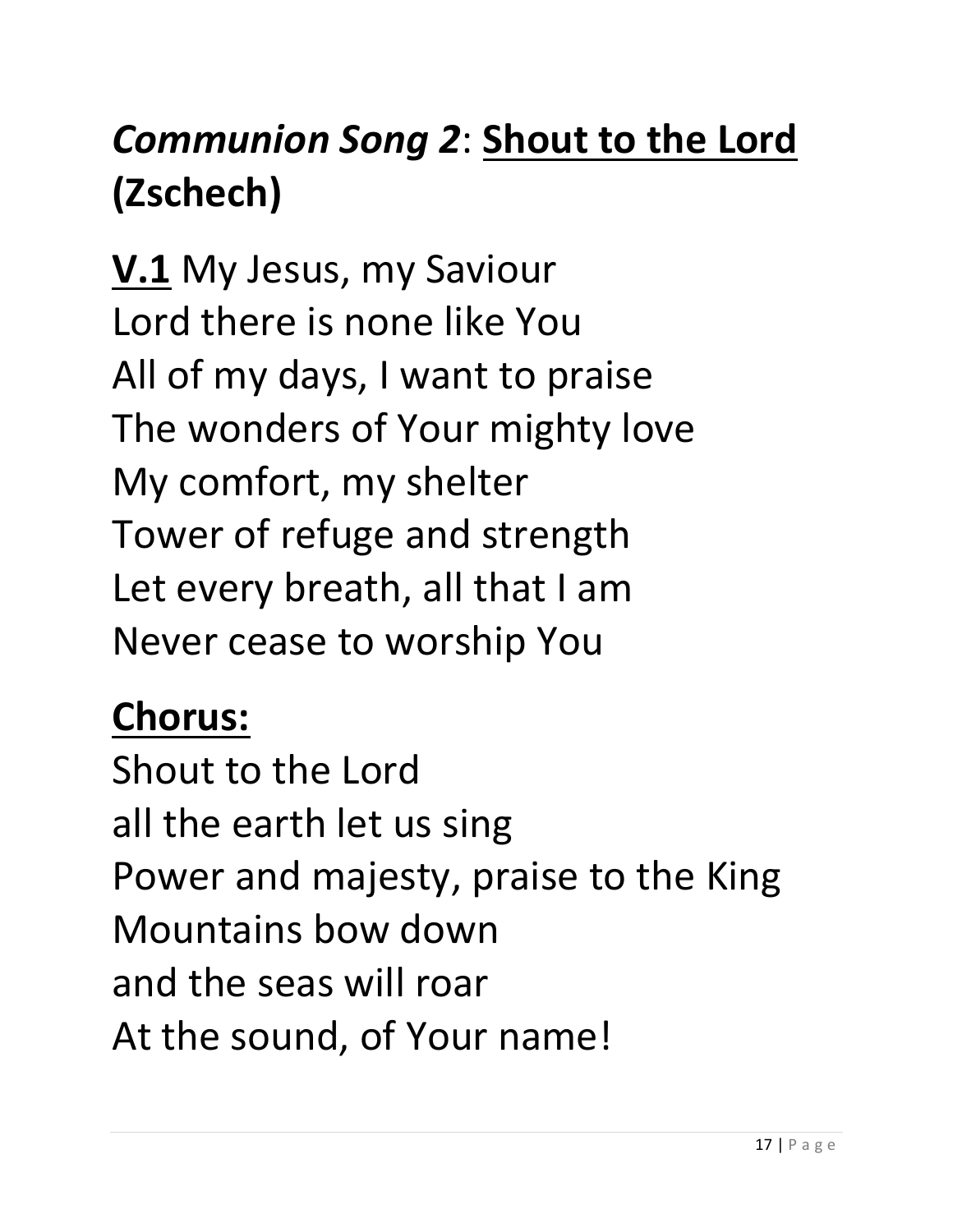I sing for joy at the work of Your hands! Forever I'll love You, forever I'll stand! Nothing compares to the promise I have in You!

**V.1** My Jesus, my Saviour Lord there is none like You All of my days, I want to praise The wonders of Your mighty love My comfort, my shelter Tower of refuge and strength Let every breath, all that I am Never cease to worship You!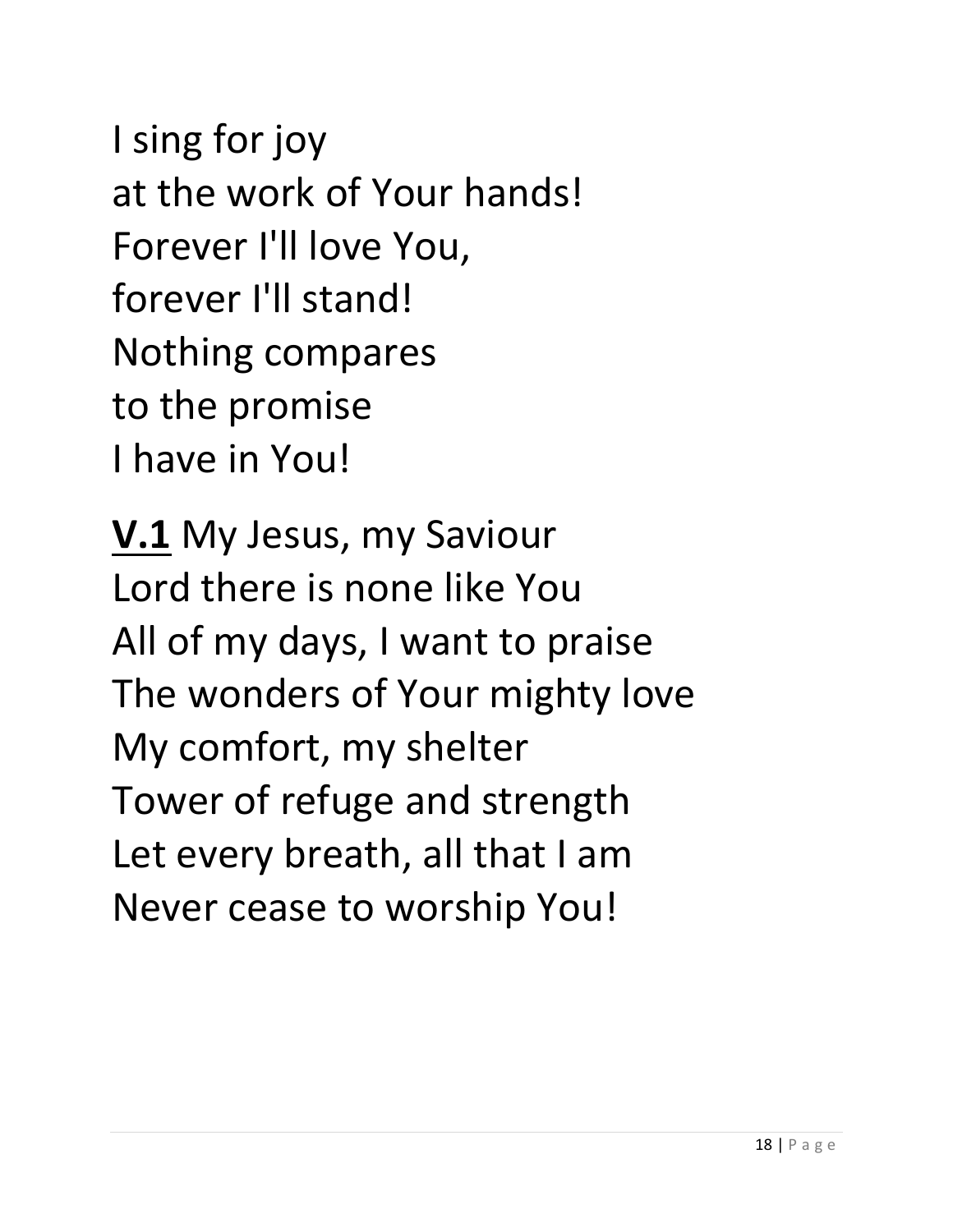### **Chorus:**

Shout to the Lord all the earth let us sing Power and majesty, praise to the King Mountains bow down and the seas will roar At the sound, of Your name! I sing for joy at the work of Your hands! Forever I'll love You, forever I'll stand! Nothing compares to the promise I have in You!

# **Second time through - tag:**

Nothing compares to the promise I have in You!

*Shout to the Lord Darlene Zschech © 1993 Wondrous Worship (Admin. by Music Services, Inc.) All Rights Reserved*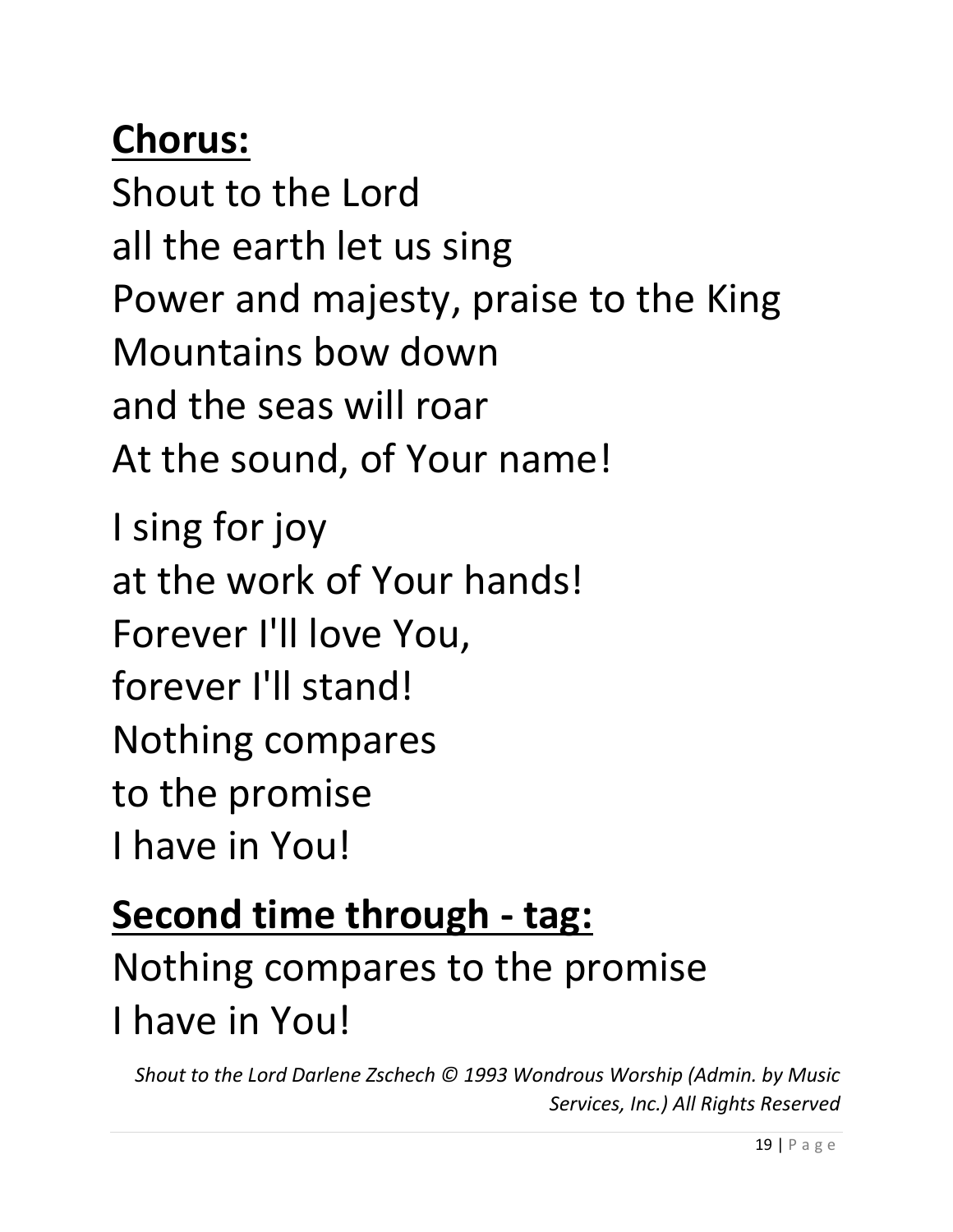### **CONCLUDING RITE**

### **Sending Forth Song –** You Are the Light (Cash/Blakesley)

**V.1** Light of the world, in the cover of the night. Glorious star, in the shadows You are shining Hope for the lost, salvation for the sinner You conquered the cross Oh with the brightness of Your rising

#### **Chorus:**

You are the light! You are the light! All of heaven and earth are singing, You are the light!

*Ed Cash | Josh Blakesley © 2010, 2012 Alletrop Music (Admin. by Music Services, Inc.)spiritandsong.com*